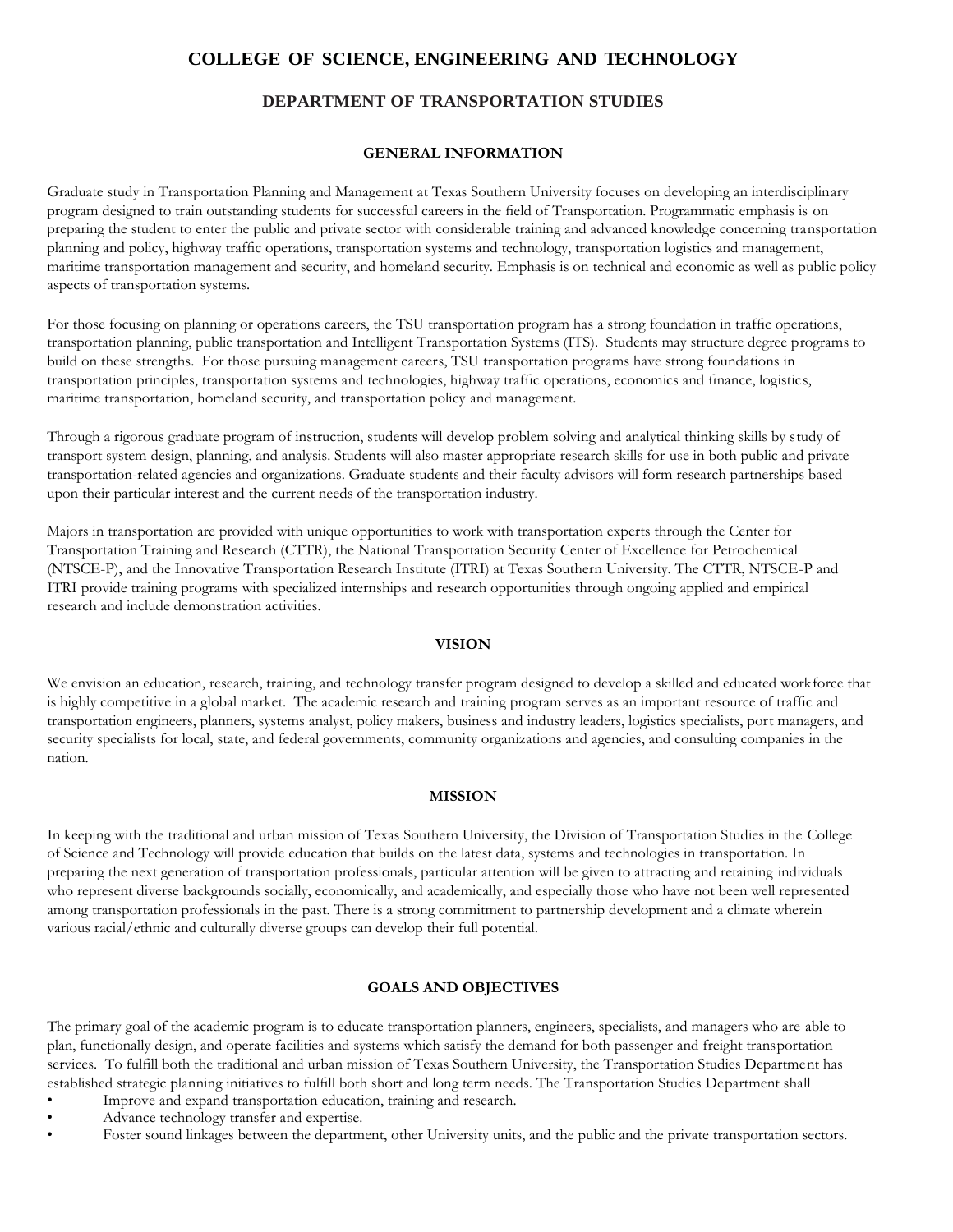Participate in local, state and federal research and training initiatives.

The principal objectives of graduate study in transportation are (1) to provide students with the professional knowledge and skills needed to compete successfully in a global economy; (2) to enhance students' abilities to develop creative solutions to complex problems in the context of socioeconomic and environmental considerations; and (3) to develop innovative ways to address transportation needs and problems.

The central focus of the academic program is to identify and respond to the training needs of the transportation industry; provide an environment which enables students to develop maximum potential; encourage visionary and creative thinking; provide varied internships and research opportunities which acquaint students with human knowledge and actual work experiences; offer transportation education and training programs directed toward career development in cooperation with business, industry, labor, and public service agencies; and identify and meet professional and in service training needs through specialized short-courses, conferences, symposia, and/or seminars.

#### **REQUIREMENTS FOR ADMISSION**

Applicants must hold a bachelor's degree from an institution of acceptable standing and have a grade point average point of "B" or better in work completed during the last two years of undergraduate study. The applicant who will receive the bachelor's degree at the end of the semester or term when applying for admission will be considered for a conditional admission. The bachelor's degree may be in engineering, natural sciences, urban/city planning, business, public administration, political studies, geography, sociology, airway science/aviation, avionics, economics, or other transportation-related fields.

The applicant must meet the criteria for admission to the Graduate School. Applications cannot be evaluated until these requirements are met and the Graduate School receives the completed application. Application for admission forms may be obtained from: The Graduate School, Texas Southern University, 3100 Cleburne Avenue, Houston, Texas 77004. For information call the Graduate School at (713) 313-7233, or visit the department website and detailed information on the application steps can be found and downloaded at http://transportation.tsu.edu/.

#### **ADMISSION OF INTERNATIONAL STUDENTS**

Applications from international students are evaluated in the same manner as those of students from the United States. However, international students who have not received any degree or diploma in an institution whose official language is English must satisfactorily pass the Test of English as a Foreign Language (TOEFL) examination. This requirement is designed to determine whether or not students have a sufficient command of English to enable them to pursue their graduate studies effectively.

# **DEGREE REQUIREMENTS**

The Master of Science in Transportation Planning and Management degree program is structured to provide a common core of educational and training experiences as well as to provide the flexibility for interfacing with a variety of related disciplines. Efforts are made to equip students with the basic analytical, managerial, and planning competencies necessary either to work in the transportation industry immediately or to advance to doctoral study successfully.

# **BASIC REQUIREMENTS**

- 1 Completion of a total of thirty-nine (39) semester credit hours of prescribed coursework.
- 2 A minimum 3.0  $(A = 4.00)$  quality point average for all graduate work attempted.
- 3 Demonstration of acceptable grasp of the core courses by successful completion of the written comprehensive examination.
- 4 Completion of an internship/project report for all non-thesis option students.
- 5 Completion and successful defense of a thesis with the quality of scientific research for all thesis option students.
- 6 Demonstration of English proficiency by successfully completing the course English 501 Graduate Professional Writing, or by taking Graduate Record Examination (GRE) or Graduate Management Admission Test (GMAT) and getting score 3.5 or better on the analytical writing portion of the GRE or GMAT.
- 7 All other requirements of the Graduate School in Texas Southern University.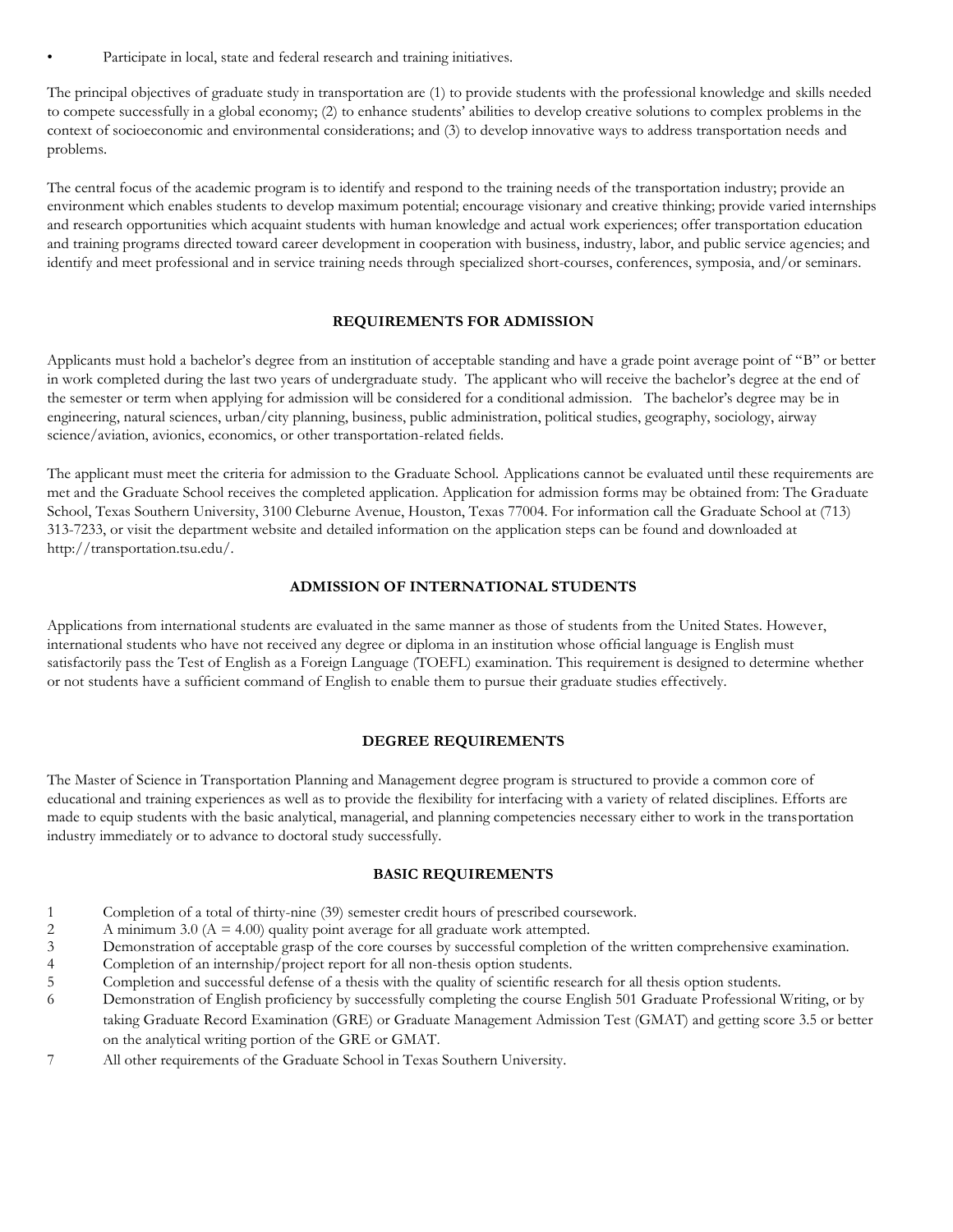#### **COMPUTER LITERACY**

Students will be exposed to uses of computers and computer packages in transportation as part of the curricula. Emphasis is on personal and microcomputers. Students will use packages in highway capacity, traffic signal timing and coordination, traffic simulation and travel demand models in required course work. Students have access to TSU's personal computer laboratories with access to the Internet.

#### **THESIS**

The culmination of the program is the successful completion and defense of a thesis which is based upon independent research. The thesis must be prepared in a way that demonstrates rigorous, independent, empirical or applied research. This option will require that the final product of independent research is prepared in a way that demonstrates that the student has acquired a high level analytical ability. The research must exhibit substantive depth, logical organization, high level of creativity, and clarity of ideas. A faculty committee guides the student's work and evaluates the thesis. Students choosing this track must enroll in the thesis course for a total of 6-9 hours, 3 of which can be substituted for by the internship class. The thesis course receive grade of satisfactory or unsatisfactory only. Grades are assigned only after the defense of the thesis. A successful defense and submission of the thesis requires the supervising member of faculty to assign a satisfactory grade for the thesis course.

#### **INTERNSHIP**

Students electing the nonthesis option are required to submit a final report on an investigation conducted while completing the internship or a project report assigned by the faculty advisor. Placements of internships will be sought with various public/private transportation agencies and firms. Students choosing this track must enroll in the 3-hour internship class.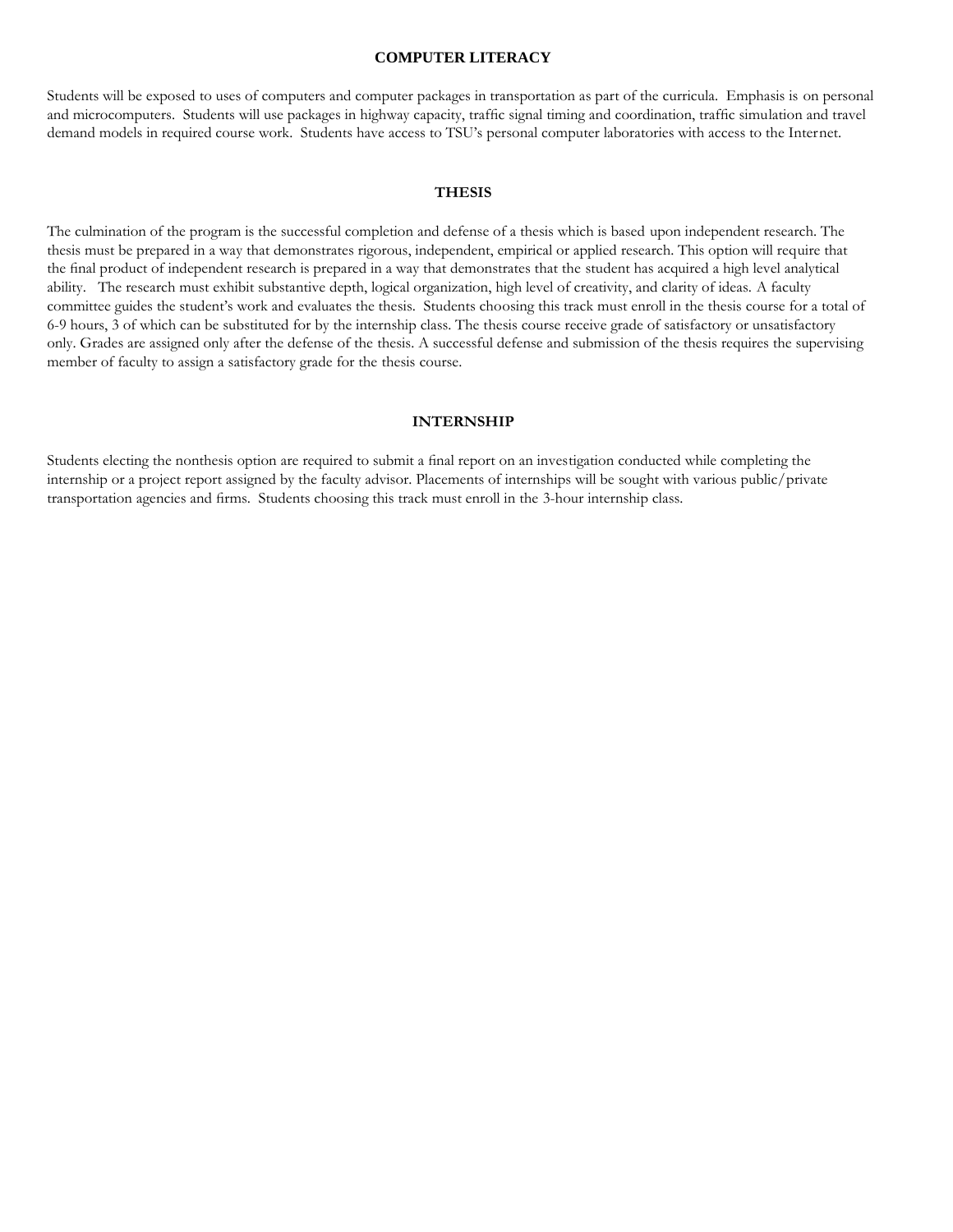# **CURRICULUM SUMMARY Master of Science in Transportation Planning and Management**

# **Total Credits Required Thesis: 39 Hours**

| Core Courses (15 SCH)       | Specialization (15-21 SCH)       | Thesis (9 SCH)               |
|-----------------------------|----------------------------------|------------------------------|
|                             | Electives/Concentrations         |                              |
|                             | <b>Planning and Policy</b>       |                              |
| Maritime Management and     | TMGT 811 (3)                     |                              |
| Security                    | TMGT 820 (3)                     |                              |
| TMGT 810 (3)                | TMGT 825 (3)                     |                              |
| <b>TMGT 811 (3)</b>         | TMGT 840 (3)                     |                              |
|                             | TMGT 842 (3)                     |                              |
| TMGT 815 (3)                | $\overline{\text{TMGT}}$ 845 (3) |                              |
| TMGT 823 (3)                | TMGT 850 (3)                     |                              |
| TMGT 826 (3)                | TMGT 855 (3)                     | <b>Integrative Component</b> |
| <b>Other Concentrations</b> | TMGT 862 (3)                     | TMGT 895 (1-3)               |
| TMGT 810 (3)                | TMGT 865 (3)                     | TMGT 899 (1-6)               |
| TMGT 812 (3)                | TMGT 870 (3)                     |                              |
| TMGT 815 (3)                | TMGT 880 (3)                     |                              |
| TMGT 823 (3)                | TMGT 882 (3)                     |                              |
|                             | TMGT 885 (3)                     |                              |
| TMGT 830 (3)                |                                  |                              |
|                             | TMGT 890 (3)                     |                              |
|                             | TMGT 818 (3)                     |                              |
|                             | <b>Systems and Technology</b>    |                              |
|                             | TMGT 811 (3)                     |                              |
|                             | TMGT 825 (3)                     |                              |
|                             | <b>TMGT 840 (3)</b>              |                              |
|                             | TMGT 842 (3)                     |                              |
|                             | <b>TMGT 845 (3)</b>              |                              |
|                             | <b>TMGT 846 (3)</b>              |                              |
|                             | TMGT 850 (3)                     |                              |
|                             | <b>TMGT 855 (3)</b>              |                              |
|                             | TMGT 862 (3)                     |                              |
|                             | TMGT 865 (3)                     |                              |
|                             | <b>TMGT 880 (3)</b>              |                              |
|                             | TMGT 882 (3)                     |                              |
|                             | TMGT 885 (3)                     |                              |
|                             | <b>TMGT 890 (3)</b>              |                              |
|                             | TMGT 818 (3)                     |                              |
|                             | <b>Logistics and Management</b>  |                              |
|                             | TMGT 811 (3)                     |                              |
|                             | TMGT 820 (3)                     |                              |
|                             | TMGT 825 (3)                     |                              |
|                             | TMGT 826 (3)                     |                              |
|                             | TMGT 842 (3)                     |                              |
|                             | TMGT 845 (3)                     |                              |
|                             | TMGT 850 (3)                     |                              |
|                             | TMGT 860 (3)                     |                              |
|                             | TMGT 865 (3)                     |                              |
|                             | TMGT 870 (3)                     |                              |
|                             | TMGT 875 (3)                     |                              |
|                             | TMGT 880 (3)                     |                              |
|                             | TMGT 882 (3)                     |                              |
|                             | TMGT 885 (3)                     |                              |
|                             | TMGT 890 (3)                     |                              |
|                             | TMGT 818 (3)                     |                              |
|                             | Maritime Management and          |                              |
|                             |                                  |                              |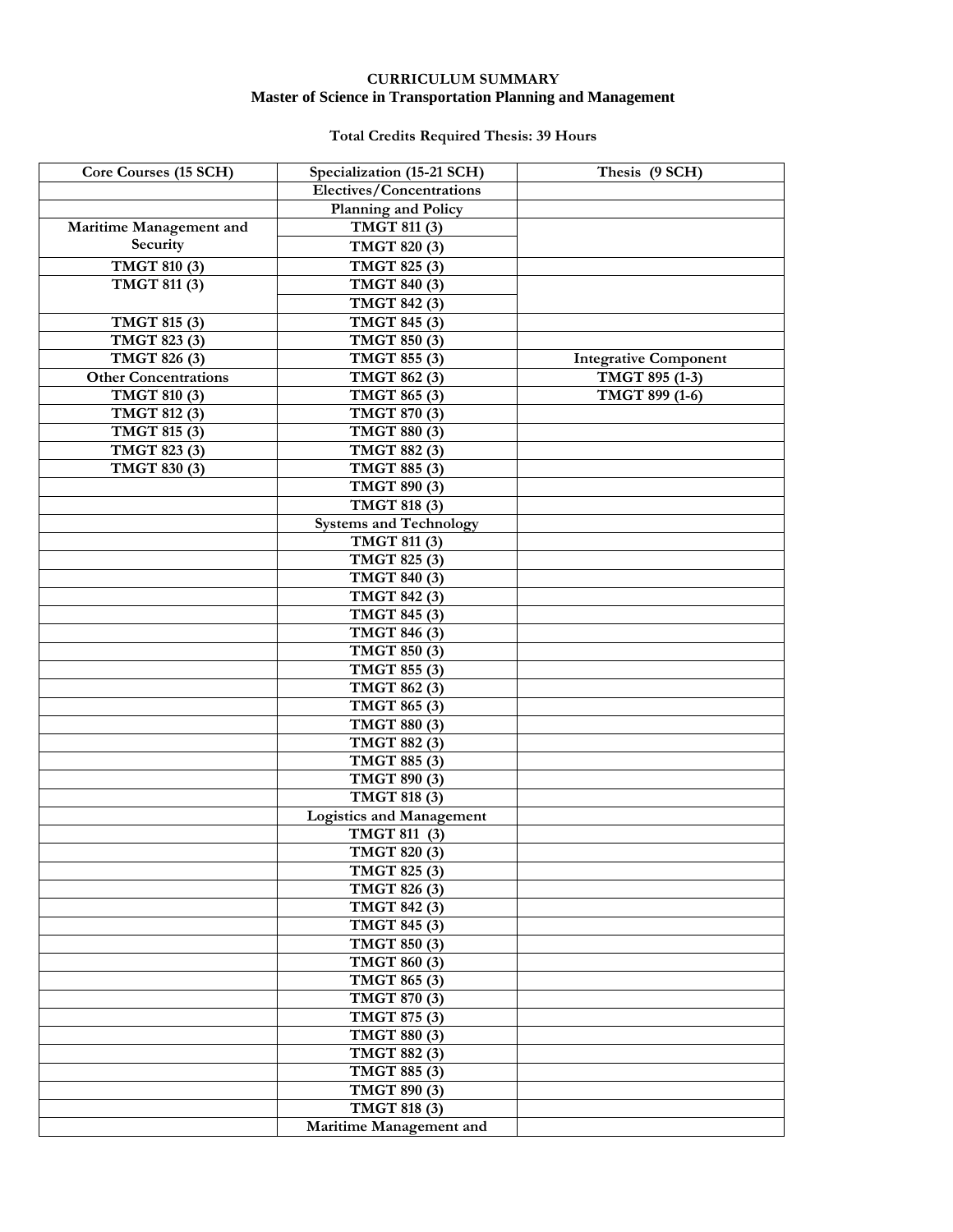| Security                         |  |
|----------------------------------|--|
| TMGT 820 (3)                     |  |
| TMGT 825 (3)                     |  |
| TMGT 830 (3)                     |  |
| TMGT 842 (3)                     |  |
| TMGT 850 (3)                     |  |
| TMGT 866 (3)                     |  |
| <b>TMGT 867 (3)</b>              |  |
| TMGT 868 (3)                     |  |
| $\overline{\text{TMGT 869}}$ (3) |  |
| <b>TMGT 870 (3)</b>              |  |
| <b>TMGT 875 (3)</b>              |  |
| TMGT 871 (3)                     |  |
| TMGT 872 (3)                     |  |
| TMGT 880 (3)                     |  |
| TMGT 882 (3)                     |  |
| TMGT 885 (3)                     |  |
| TMGT 890 (3)                     |  |
| TMGT 818 (3)                     |  |
| Homeland Security                |  |
| TMGT 820 (3)                     |  |
| TMGT 825 (3)                     |  |
| TMGT 870 (3)                     |  |
| TMGT 880(3)                      |  |
| TMGT 882 (3)                     |  |
| TMGT 890 (3)                     |  |
| <b>TMGT 818 (3)</b>              |  |
| AJ 614 (3)                       |  |
| HSM 650 (3)                      |  |
| HSM 655 (3)                      |  |

**Course requirements: Total Semester Credit Hours required: 39** 

- **Core Curriculum: 15 SCH**
- **Thesis Option**
	- o **Electives 15-18 SCH**
	- o **Thesis/Internship - 6-9 SCH**
- **Non-thesis Option** 
	- o **Electives 21 SCH**
	- o **Internship - 3 SCH**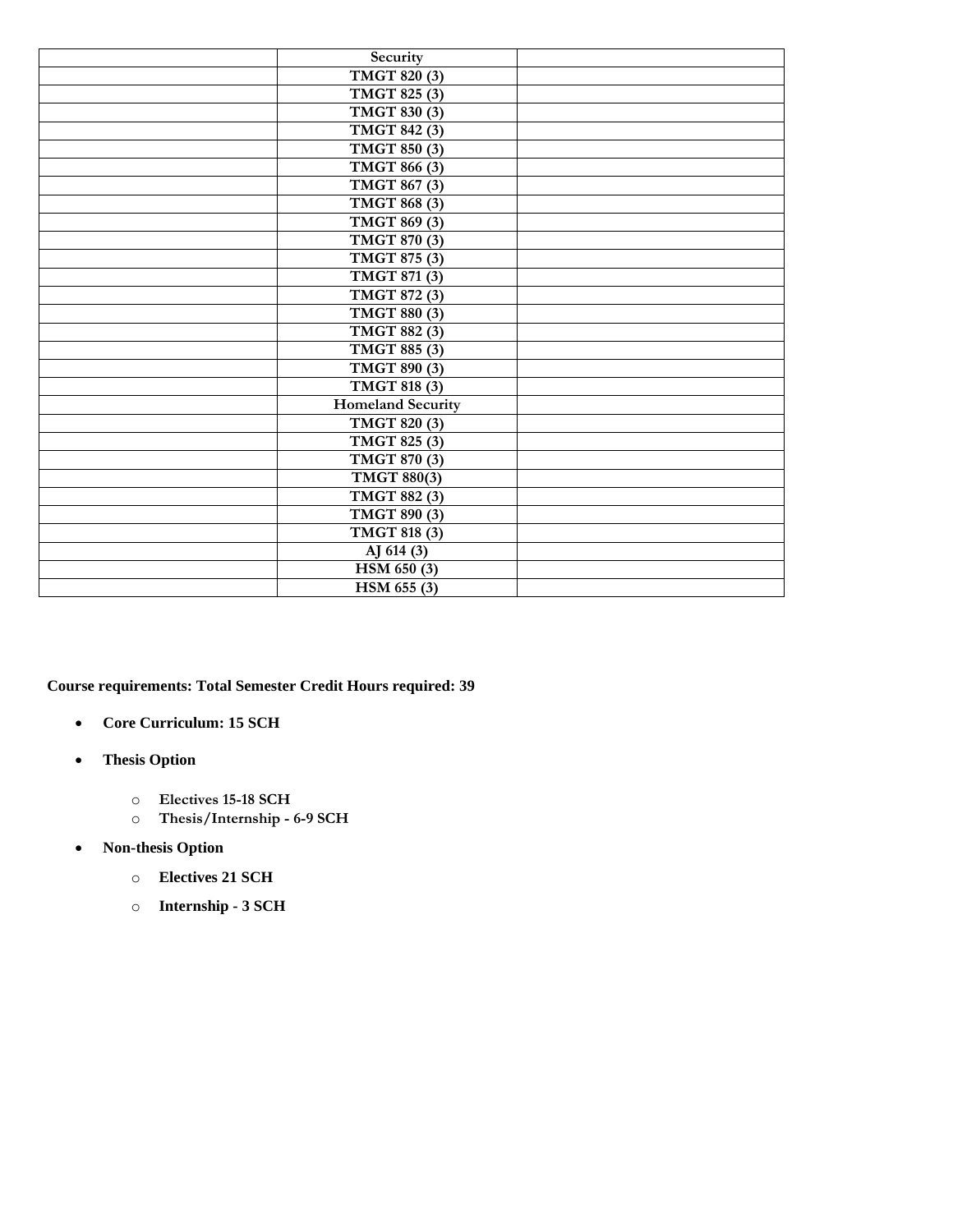#### **COURSE DESCRIPTIONS**

#### **TMGT 810 Fundamentals of Transportation (3)**

This course presents an introduction to the organizational, economic, social, and environmental aspects of transportation; historical development and characteristics of various modes of travel, including rail, highway, air, pipeline and water transportation; comparative analysis of domestic and international systems; and administration of public transportation by providers, carriers and government.

# **TNGT 811 Fundamentals of Shipping (3)**

This course is designed to provide graduate students with nonmaritime backgrounds an overview of the shipping industry. It presents elements of commercial shipping, shipping terminology, maritime geography, sea transport, cargo vessel types, vessel size groups, the liners, liner conferences, chartering, shipping documentation, the bill of lading, multimodal transport, marine insurance and general average.

# **TMGT 812 Principles of Transportation Design and Engineering (3)**

This course presents criteria and parameters for the design and engineering of streets and highways, railroads and transit guideways, land transportation terminals, and air and water transportation facilities. Design considerations include system components, such as human factors, environmental constraints, and operational factors; Intelligent Transportation Systems (ITS), and other emerging technologies.

# **TMGT 815 Computer Applications in Transportation (3)**

This course is an introduction to basic computer software for planning and analysis of transportation operations. Both general purpose and specialized software in such areas as traffic engineering, highway operations, transit operations and transportation planning will be considered. Examples of software to be covered include CORSIM, TRANSYT-7F, INTEGRATION, SYNCHRO, HCS, QRS II, etc.

# **TMGT 818 Transportation Research Methods (3)**

This course is designed to provide graduate students with the foundational knowledge required to conduct transportation related research. It introduces the basics of compositing a research question and objectives, determining appropriate methodological applications, linking literature with study objectives and identified methodologies, applying statistics and computer based tools for transportation operation and planning analysis and writing technically for transportation reports.

# **TMGT 820 Transportation Management and Policy (3)**

This course presents elements of the transportation environment; formulation and determinants of national, regional and urban/rural transportation policy; roles of regulation and community attitudes; and other impacts on transportation policy.

# **TMGT 823 Economics of Transportation (3)**

This course presents economic characteristics of selected transportation technologies; capital and operational costs of highway and public transportation modes; financing mechanisms and revenue sources for various modes; economic evaluation of alternative systems; cost effectiveness; micro-economic theoretical tools, investment appraisal, pricing techniques; role of domestic and international shipping in the U.S. economy; economic characteristics of waterborne transportation, including the nature of transport demand and cost functions; economic dimension of transportation service; and transportation market structures and transport pricing theory and practice.

# **TMGT 825 Marine Transport Systems (3)**

This course presents types of ocean transportation and port facilities, role of port authorities in international transportation; domestic waterway operations; international water carriage; and elements and factors involved in international trade and their impact on transportation and marketing.

# **TMGT 826 Ship Operations and Management (3)**

This course presents thorough knowledge of key functions in ship management and responsibilities in each area, i.e. commercial, operational, technical, crewing, bunkers, finance and administration; different types of organizational structure from all functions inhouse, partly contracted or fully contracted out. Students are expected to understand thoroughly the structure and essential components of a ship management contract and become aware of standard documents including BIMCO Shipman, FUELCON, Lloyds Open Form 2000.

# **TMGT 830 Urban Transportation Planning (3)**

This course presents perspectives on the context of and approaches to planning for public transportation services; long range versus short range planning; the program development process for transportation systems management (TSM) strategies and the comprehensive planning process; and alternative approaches to planning and citizen participation.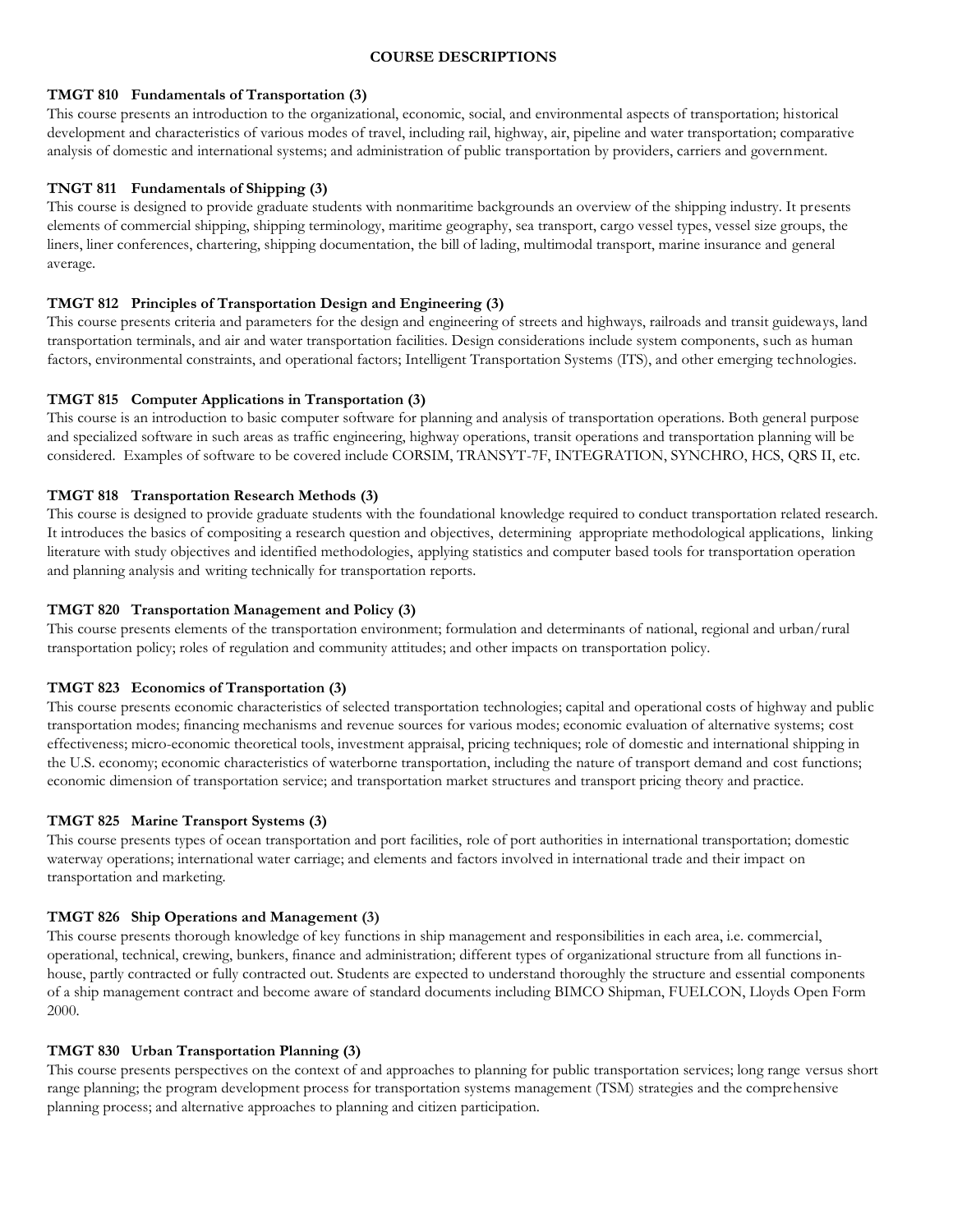# **TMGT 840 Quantitative Analysis of Transportation (3)**

This course is an introduction to analytic tools for operational and managerial decision making in transportation, including linear programming, dynamic programming, network analysis, queuing analysis and simulation.

# **TMGT 842 Transportation Project Implementation (3)**

Project implementation is a key outcome of the transportation planning and management process. Environmental impact statement, and citizen involvement are critical elements leading to implementation. Students enrolled in this course will learn the federal requirements and environmental process relating to transportation projects, project management strategies and software and learn how to incorporate citizen input into the design and implementation process.

# **TMGT 845 Transportation Systems Analysis (3)**

This course presents the system approach and its application to transportation engineering and planning; the transportation industry as a productive system; the use of Transportation System Management (TSM) strategies; and systems analysis techniques including optimization, evaluation and systems modeling.

# **TMGT 846 Transportation Infrastructure Management (3)**

This course presents an integrated approach to the management of infrastructure systems. Analysis methods are developed recognizing the multidimensional nature of performance of facilities, resource constraints and technological innovations and institutional factors. Emphasis on an integrated approach to the design, construction, operations, maintenance and rehabilitation of facilities is through an understanding of the performance of facilities, approaches to management and available tools and developing technologies.

# **TMGT 850 Travel Demand Forecasting and Analysis (3)**

This course presents travel demand forecasting theories and applications. It presents traditional four-step travel demand forecasting models: trip generation, trip distribution, modal split, and traffic assignment, as well as activity-based travel demand forecasting methods. Computer models to be covered include QRS II, EMME2, TransCad, and TRANSIM.

# **TMGT 855 Site Traffic Analysis (3)**

This course presents the basic theory and methodologies in site traffic analysis, including statistical applications in traffic engineering; volume studies and characteristics; speed, travel time, and delay studies; crash studies; and parking studies. Students will be trained through several field surveys of volume, speed and delay, and are expected to have the basic ability to conduct on-site traffi c analysis.

# **TMGT 860 Transportation Special Lectures (3)**

This course invites transportation engineers, planners, and managers from both public and private organizations to give special lectures on various transportation topics.

# **TMGT 862 Highway Traffic Operations (3)**

This course presents factors related to freeway operations and traffic signal operations: macroscopic and microscopic traffic stream characteristics, capacity analysis techniques, shockwave theory, freeway traffic management systems, freeway traffic simulations, and evaluation and optimization of traffic signal timings. Software to be covered in this course includes HCS, INTEGRATION, CORSIM, and TRANSYT-7F.

# **TMGT 865 Traffic Signals and Signal Control (3)**

This course presents the basic elements of traffic signals and signal timings including controllers, cycle length, phase structure, offset, change interval, all-red-interval, and split-phase; signal warrants that are included in the Manual on Uniform Traffic Control Devices (MUTCD); traffic signal timing optimization and evaluation software such as TRANSYT-7F, PASSER, TEAPAC, SYNCHRO, CORSIM, etc.; real-time traffic signal control systems such as SCOOT, SCATS and RT-TRACS; and relations of traffic signal operations with other elements of ITS applications.

# **TMGT 866 Marketing of Maritime Transportation Services (3)**

This course presents the basic knowledge and skills about marketing, planning, and analysis applicable to maritime related service firms, including both hip operators and ship owners. Topics include the assessment of internal vs. external customer needs; quality control; competitive strategies; applications of marketing principles and practices to the maritime industry.

# **TMGT 867 Marine Transportation System Design and Policy (3)**

This course presents a historical review of the interaction between American shipping policy, and the design of Vessels, Fleets, and Port Systems. It will also introduce the effects of market structure on economics and finance; port performance and performance measures; the impact of Cabotage Laws, CDS and ODS subsidies, and fleets of a Planned Economy upon domestic and global trade.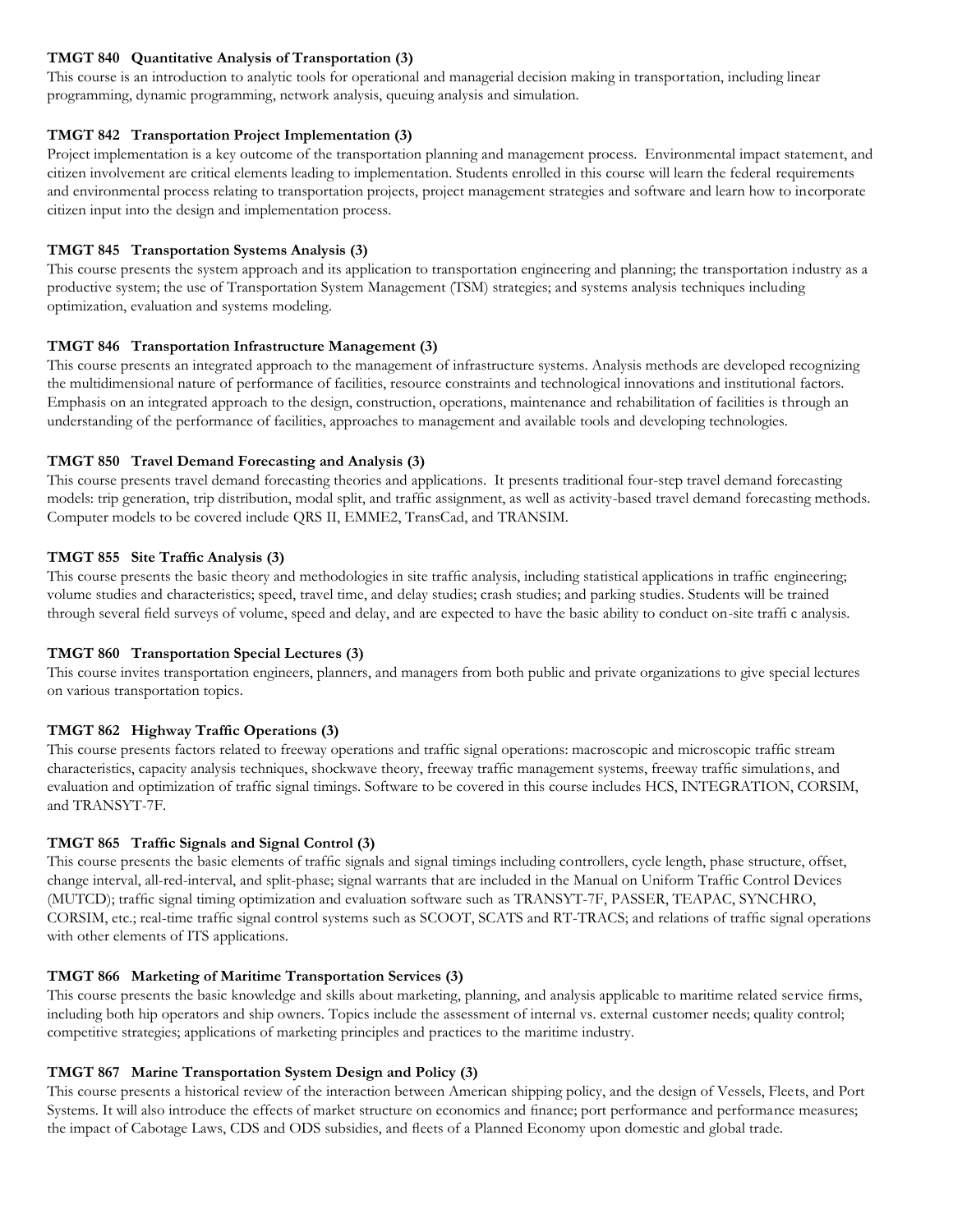# **TMGT 868 Maritime Operations and Technology (3)**

This course examines the role of technology in the maritime business environment. Topics include the technical knowledge of selected aspects in vessel design and operation and/or related maritime land-based or offshore structures, sub-sea engineering/mining, maritime related research, smart locks, use of Physical Oceanographic Real-Time System (PORTS®), AIS, VTS, VDR, GPS, AVRA in vessel and cargo tracking, safety and accident investigations, economic efficiency, coastal resource protection, litigation, and risk assessment.

# **TMGT 869 Marine Insurance and Cargo Loss Control (3)**

This course presents the theory, techniques, participants and background of risk assessment and management with emphasis given to contemporary issues in marine insurance law. Topics include admiralty salvage claims, general average history and evolution into its present form, marine liability coverage, cause of loss, additional perils, exclusions, warranties, duration of risk, adjustment clauses, operating clauses, civil commotions, war insurance, and project risk management techniques.

# **TMGT 870 Freight and Logistics Management (3)**

This course presents U.S. and international movement of goods, including railroads, trucking, air carriers and ocean transport; coordination between the modes; principles of logistics management.

# **TMGT 871 Maritime Global Trading System (3)**

This course introduces the theory of international waterborne trade. It provides a basis for examining American foreign trade policy, and regional and world trade institutions such as the WTO, ASEAN, the EU, GATT, and NAFTA. Topics include: International trade theory and policy, open-economy macroeconomic policy, tariffs, non-tariff barriers and enhancements, multinational enterprises and foreign direct investment, global competition and integration.

# **TMGT 872 Maritime Ship and Port Security (3)**

This course examines ground-level issues, tasks, and responsibilities managed by the Port Security, Officer, Port Director, Federal and local law enforcement agencies to deal with various levels of Threat Analysis as well as responses by Vessels, Companies, and Terminals to various emergencies such as disasters from fire, explosion, petrochemical releases, or hurricanes that may require evacuations of various scale. It will also examine the role of third party contractors in Vessel and Facility Threat Assessment and countermeasures used as response to Piracy and Terrorism.

# **TMGT 875 Ports and Waterway (3)**

This course presents problems and issues related to ports and waterway transportation.

# **TMGT 876 Advanced Maritime Law (3)**

This course introduces the American legal system and analysis of the public policy behind the law. Fundamental and advanced concepts of maritime law to give the students an understanding of the role and importance of maritime law in inland and ocean shipping transportation. Topics include: nature and sources of the law, jurisdiction, constitutional law, administrative law, torts, contracts, seaman rights, collision, pollution, and salvage.

# **TMGT 880 ITS Technologies and Applications (3)**

This course introduces the basic concepts and applications of the Intelligent Transportation Systems (ITS) technologies. Selected technologies in each category of ITS User Services that are defined in *The National Architecture for ITS* are introduced. Methodologies for evaluating the effectiveness and efficiency of ITS systems will be introduced with an emphasis on the advanced simulation models. The selected deployment examples of ITS systems will be examined to identify the policy, institutional and technological barriers that effect the ITS development and deployment.

# **TMGT 882 Geographical Information Systems for Transportation (3)**

This course will include three parts. The first part will introduce the basic concepts of GIS system, including the definition of GIS, the data structures that support spatial and attribute data, coordinate system, map projections and so on. In the second part, the basic skills of ArcGIS software package will be taught through lectures and laboratory work. The third part will introduce some feature GIS applications in transportation, such as GPS data analysis for deriving travel time information, transit bus stops and routes design, hurricane evacuation route design and monitoring, identifying hot spots of accidents, etc.

# **TMGT 885 Quantitative Assessment of Transportation Environmental Impact (3)**

This course will include five parts. The first part will discuss the overall effects of transportation and related activities on the environment and present the indicators of these impacts. The second part will introduce the environmental laws and regulations in transportation and their roles in the project development process. The third part will focus on the air quality impacts of transportation. The fourth part of